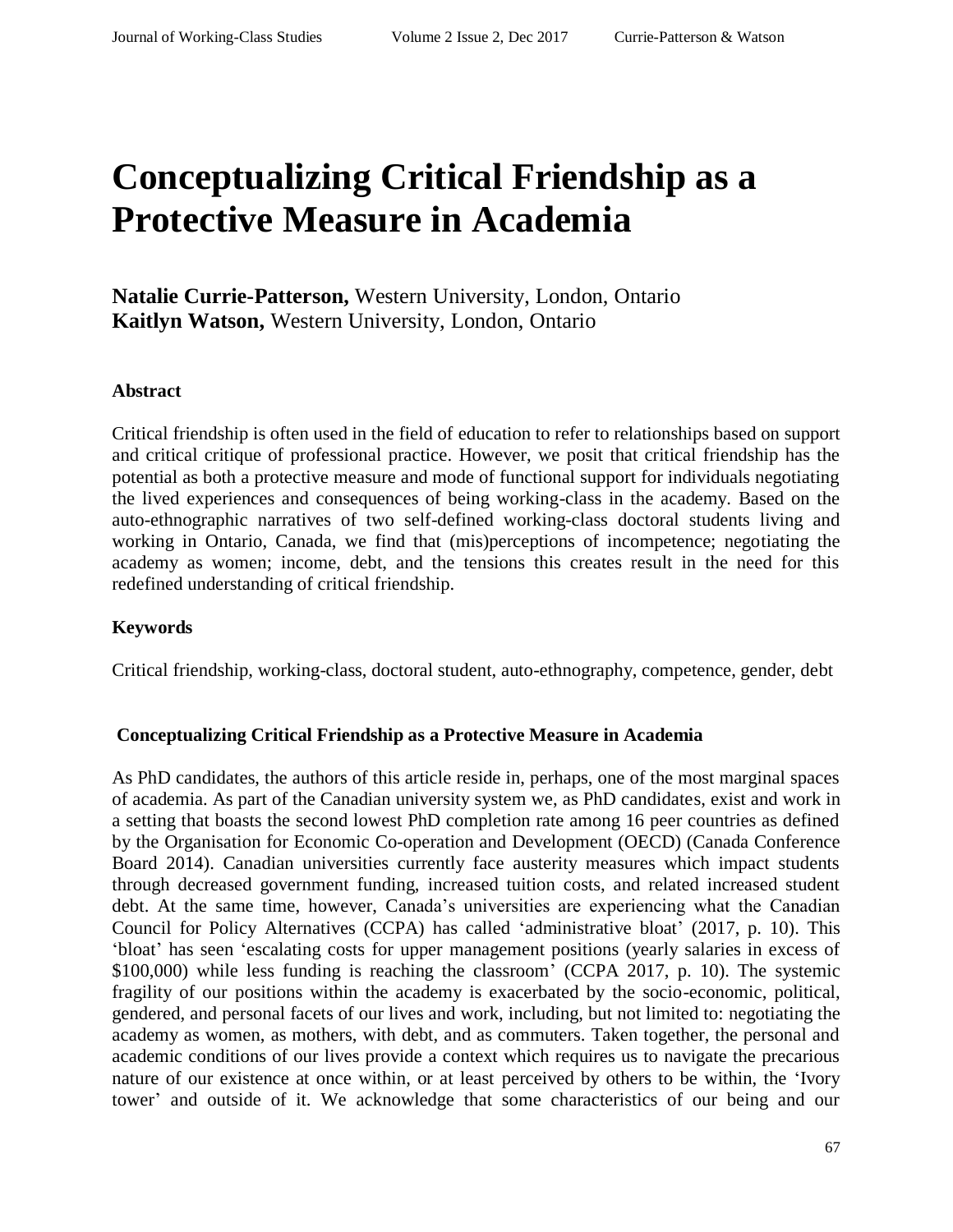positionality, such as our womanhood, marginalize us. Other components of our positionality, including our identification as white settlers in a settler nation state, provide us privilege. Embedded in power relations of gender, university standing, race, and finance, our own experiences seem to echo findings from an Ontario branch study of the Canadian Federation of Students (CFS) which identify anxiety, money, and a lack of institutional support as greatly impacting the mental health of graduate students (CFS Ontario 2016, p. 1).

This article explores the issues outlined above and, in doing so, conceptualizes critical friendship as both a protective measure and mode of functional support for individuals negotiating the lived experiences and consequences of being working-class in the academy. Critical friendship has been defined as a relationship between individuals, or groups of individuals, where one, or more of those involved, 'asks provocative questions, provides data to examine through another lens, and offers critique of a person's work' (Costa & Kallick 1993, p. 50). Importantly, the work done amongst critical friends aims to push one another outside their 'comfort zones' in order to improve professional practice through 'supportive but challenging relationships' (Swaffield 2007, p. 207). Informed by our own experiences and illuminated through a series of autoethnographic narratives, we argue that the operationalization of critical friendships in the academy, through the purposeful seeking out, cultivating, and maintenance of these relationships, can challenge the themes of experience of working-class academics identified by Warnock (2016) including, but not limited to: alienation, imposter syndrome, debt, and questioning the meritocracy. Thus, we wish to extend the understanding of critical friendship beyond its utility for professional development, as a practical method for fostering personal and professional growth and wellness amongst working-class academics.

In the paper that follows we have come together to explore the ways critical friendship has impacted our development both personally and as emerging scholars in the field of education. We begin by providing some clarification on key terms used within this paper. Next, we provide some information about critical friendships and how they came to be important in our lives and work. The development of critical friendship as important to us is closely connected to our ontological positioning, epistemologies, as well as lived experiences, which are explored in the following section. A literature review is then presented wherein we provide some commentary on the ways working-class studies intersects with our own experiences and the work of this article. Next, we move into our findings and discussion. Here we highlight four major themes that arose from our auto-ethnographic narratives: (mis)perceptions of incompetence; negotiating the academy as women; income, debt, and the tensions this creates; and the value of critical friendship. We end this article by both looking back and forwards: back to the ways our own critical friendship has developed, and forward by making suggestions for further research in this area and by providing some specific ideas around the seeking out, cultivating, and maintenance of critical friendships.

# **Terminology**

In using the term *protective measure* we draw from the work of Sidney Cobb, an epidemiologist who studied the effects of life and job stress. Cobb's (1976) work explored the ways high levels of social support, or relationships which make people feel cared for, valued, and part of a social network, function to protect the individual's physical and mental health. In this article we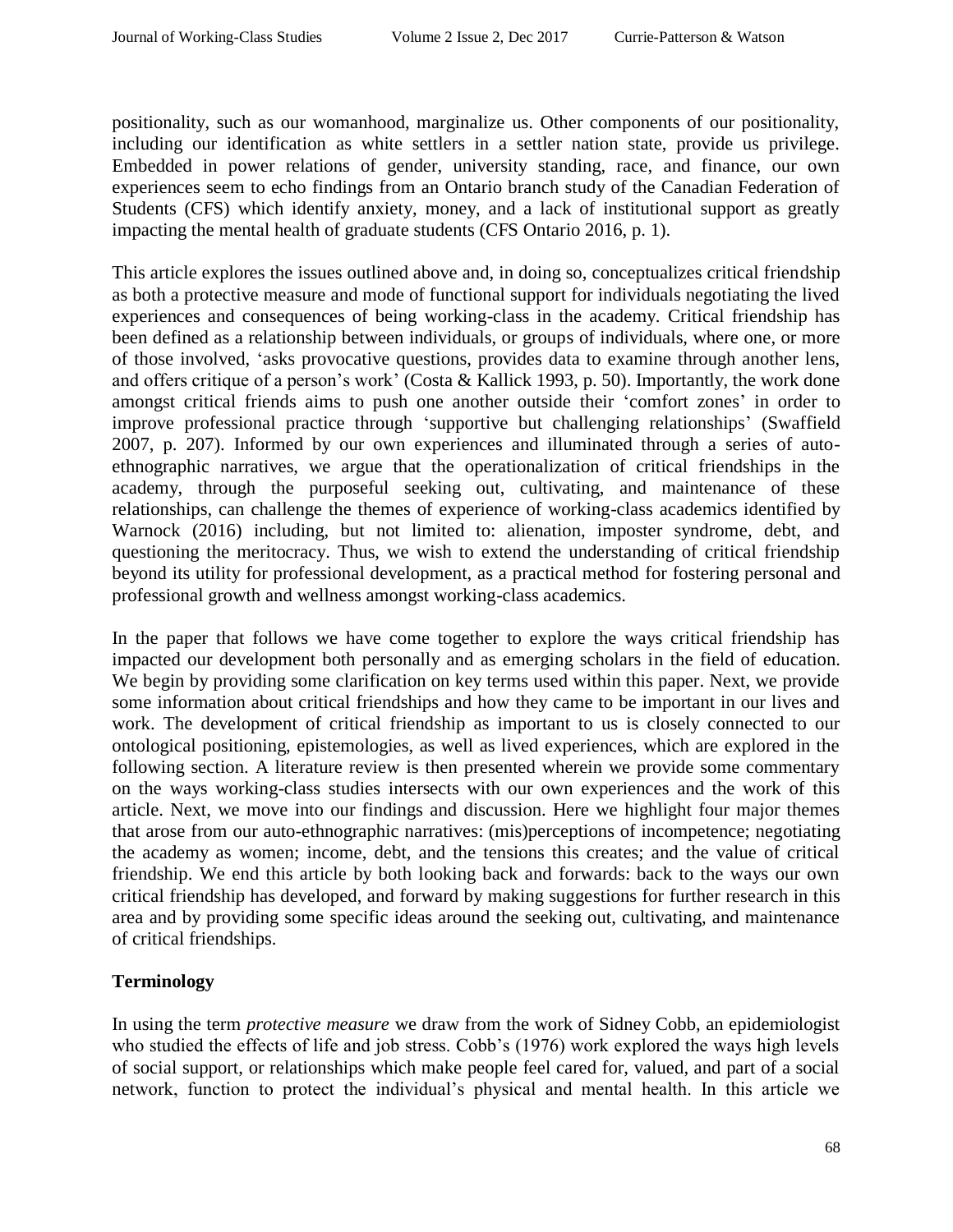connect the notion of protective measures with that of *functional support*. Author 1 was introduced to the concept of functional support by an article written by one of her PhD program professors. Richmond and Smith (2012) utilized the concept in their research on Aboriginal youth's sense of belonging in schools. Drawing on both Richmond and Smith (2012) and Cohen and Syme (1985), we define functional support as the characteristics of a social relationship which provide concrete support through action, such as discussion and advice.

Throughout this article we also use the terms *settler-state* and describe ourselves as *settlers.* At this point we feel it appropriate to provide some explanation of these terms. Canada is a settlerstate; that is, Canada is a country where the colonizers never left. This requires that we reflect on and explicitly consider the ways present-day politics of place and identity are 'enmeshed with the legacies of imperialism' (Jacobs 1996, p. 4) and the enduring processes of colonialism. As such, our description of ourselves as settler women is a purposeful acknowledgement of the history of colonialism, of Canada as a settler-state, and the benefits we reap as descendants of those who actively settled the land we now know as Canada. Moreover, we use this term as a prompt towards interrogating what Epp (2008) refers to as the settler problem in which we actively confront our own complicity in the ongoing legacies of colonialism as well as the actions we take in an effort to participate in moves towards reconciliation.

# **Critical Friendship**

In the field of education, critical friendship has largely been taken up as a method of professional relationship building aimed at improving educator practice through reflection, discussion, and support. Costa and Kallick (1993) provide what has become, perhaps, the most widely distributed definition, which is worthy of repeating here. They describe the critical friend as an individual who, through action, 'asks provocative questions, provides data to examine through another lens, and offers critique of a person's work' all the while striving to support the success of their friend's work through critique and dialogue (Costa & Kallick 1993, p. 50). Similarly, Swaffield (2007) has described critical friendship as 'a supportive yet challenging relationship between professionals…' (p. 206) that operates to improve teacher practice through flexible and functional support. Bambino (2002) has discussed how time spent in a critical friend group with other teachers offered opportunities for improving teacher practice through the provision of 'structures for effective feedback and strong support' (p. 25). Through this group, Bambino (2002) argues honest, difficult, and critical reflection required teachers to move beyond a deficit line of thinking in order to consider how their own actions may be responsible for their students 'low' performances (p. 26). Like all relationships, however, critical friendships may only be effective if they develop and maintain certain characteristics.

Critical friendship relationships require trust (Swaffield 2005, p. 44), clear communication (Baskerville & Goldblatt 2009, p. 208), and a shared understanding of purpose (Bambino 2002, p. 27). Hill (2002) has identified the skills necessary to engage as a critical friend: attentiveness, reflective listening, being articulate, being inquiry oriented, and encouraging the collection of multiple forms of data. Achinstein and Meyer (1997), however, caution that there is a tension which can, and often does, arise in the 'traditional dichotomy and hierarchical relationship between friendship and critique' (p. 5), and argue that a critical friendship is difficult to create and maintain.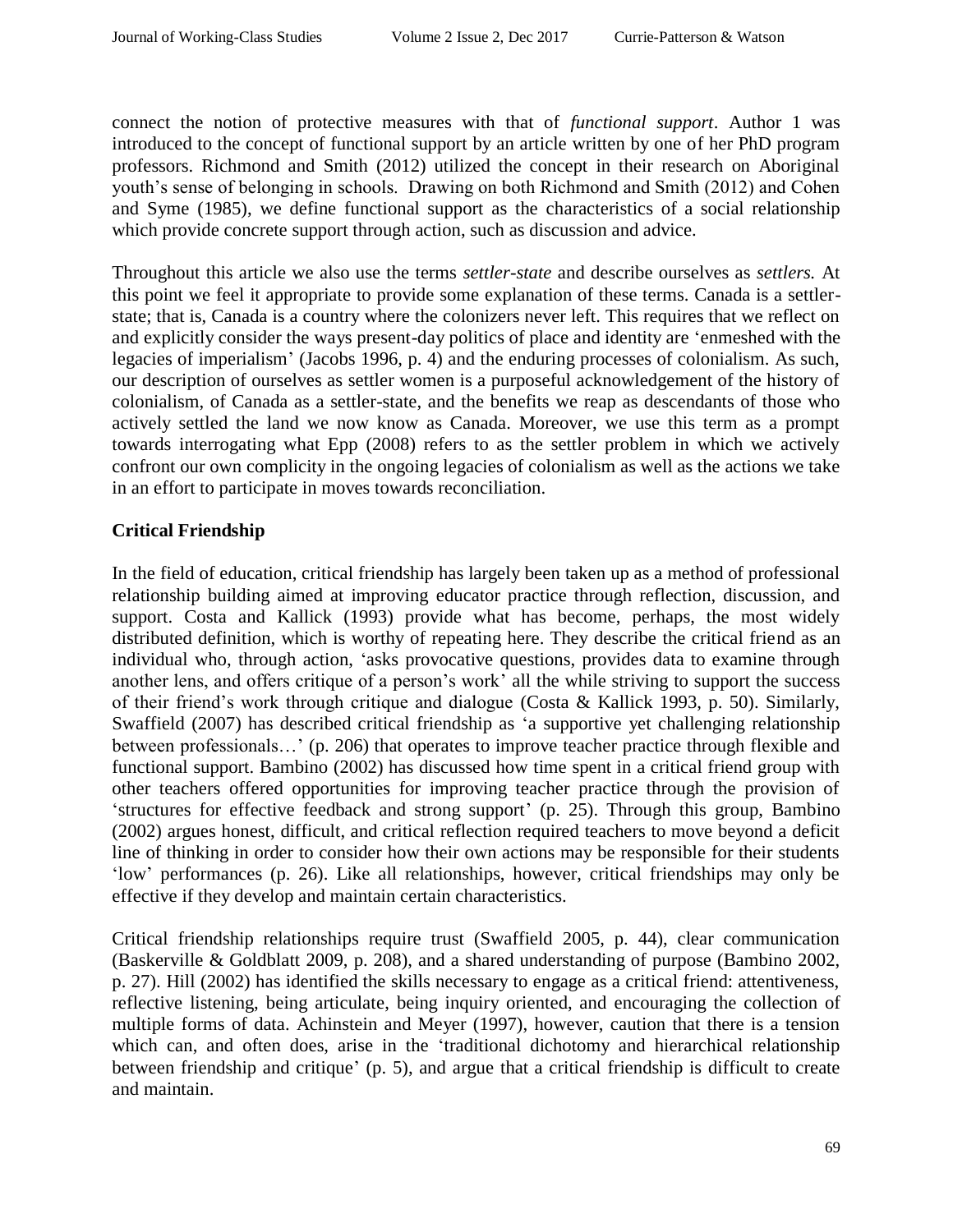Approaching critical friendship in a different way, Hedges (2010) has offered an argument that there is value in drawing upon critical friendship in research in order to support the coconstruction of knowledge between educators and education researchers. Like Hedges, we believe that critical friendship has much to offer the field of education beyond organizational improvement. The literature concerning the role and efficacy of critical friendship in education has been largely concerned with educational leadership programming, standards raising, and collegial relationships amongst professionals working in a school setting (Baskerville & Goldblatt 2009, p. 207). Thus, in this paper, we extend the operationalization of critical friendship in order to elucidate its value for those existing in marginal positions within the academy. In doing so, we work to alter, in some ways, the conceptualization of critical friendship as presented by educational leadership programs, as a formal and professional relationship between colleagues. Instead, we wish to put forth a vision of critical friendship as a valuable relationship that, when operationalized through an acknowledgement of the intersectionality of our lives, can operate at both a professional and personal level. In doing so, we argue critical friendship offers much potential in terms of supporting personal well-being, professional development, and academic growth. As such, we believe critical friendships should be sought out and carefully maintained by those living and working at the edges of the academy.

## **Seeking out critical friendship**

The critical friendship established by the authors of this paper evolved, in part, due to the nature of our academic work, that is, both authors are doctoral students in the field of Indigenous education. Our positionalities are informed by our self-identification as settler women, as described above, and our personal and academic interests in decolonization. Without using decolonization as a social justice framework to avoid our own complicity in the ongoing colonial project (Tuck & Yang 2012), we understand it to be in relation to colonization, where decolonization makes way for 'possibility, a way out of colonialism' (Smith 1999, p. 204). Although working in diverse areas of this field, each author is interested in disrupting colonial knowledge and the systems that privilege settler peoples. Given that we often put at the forefront our settler, female positionality, we appreciate Zweig's (2016) work which acknowledges that '[b]ringing class questions to the fore should never be a recipe for ignoring racial, gender, and ethnic claims for justice and equality' (p. 19), and as Gillbourn (2012) writes, 'race and class inequalities cannot be fully understood in isolation' (p. 29). Thus, we view our positionality as the outcome of ever-changing and intersecting subjectivities. We are then making an argument that we are molded, influenced, and impacted by the multiple personal, socio-political, cultural, racial, gender, socio-economic (and more) facets of our lives. In doing so, we draw on feminist standpoint theory which works to explain the ways women's experiences, as fundamentally differing from the male experience in androcentric-based systems of power, produce particular knowledge(s) (Harding 2004). Standpoint theory has drawn significant criticism since its emergence in the 1970s and 1980s. These criticisms have questioned the existence of a women's 'standpoint,' describing it as essentialist and as ignoring the ways gender, race, class, and colonialism (among others) impact experience and knowledge development (Harding 2004). Our claims of intersectional positionality and our existence as individuals experiencing both privilege and marginalization in our lives, then, are supported by the work of Patricia Hill-Collins (1997), who describes standpoint theory as an 'interpretive framework dedicated to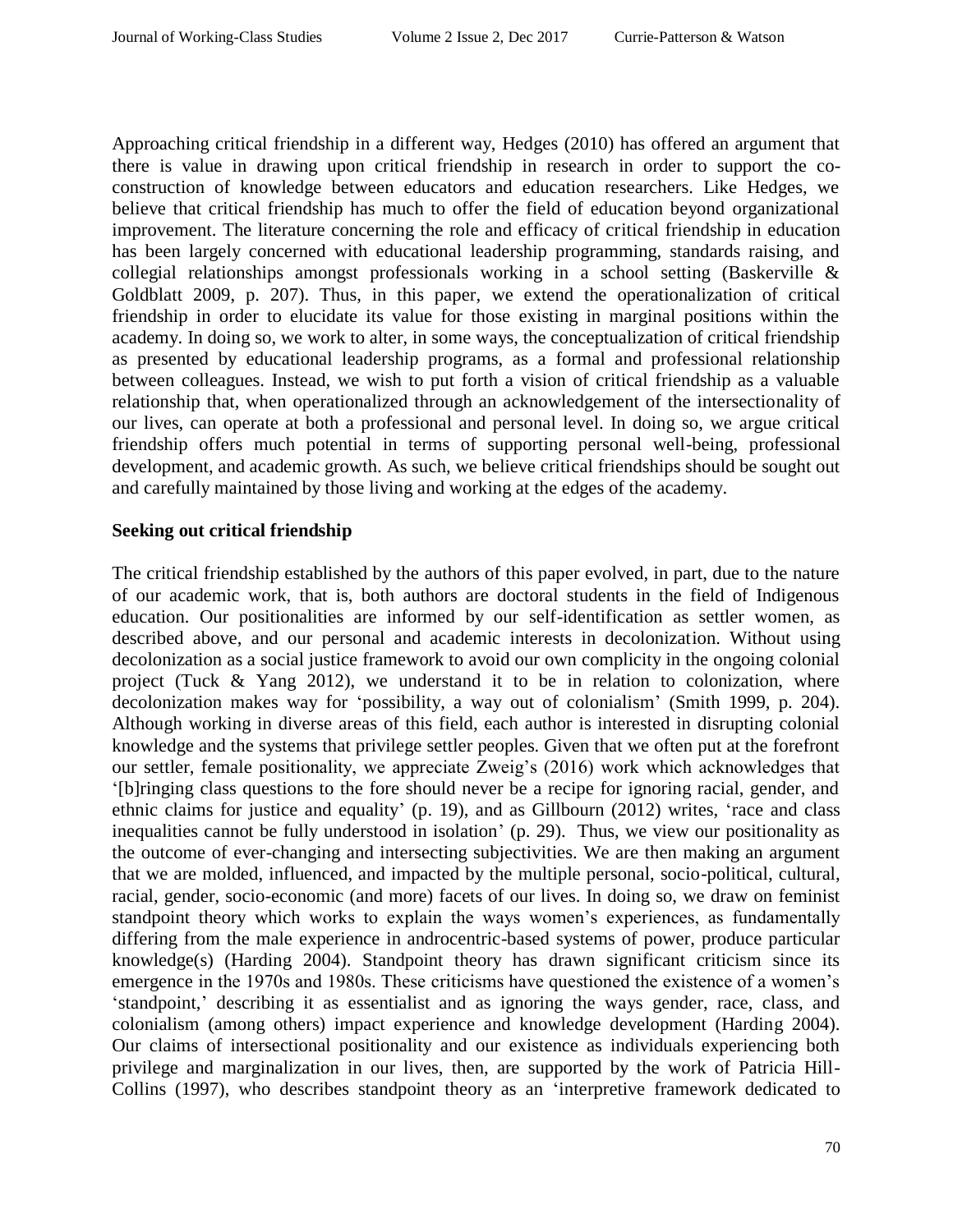explicating how knowledge remains central to maintaining and changing unjust systems of power' (p. 375). As well, the words of Wolkowitz, Lovell, and Andermahr (1997) advocate for the understanding of relationality in standpoint theory rather than the presupposition of a single, and inevitable, women's experience.

Author 1 and Author 2 were introduced to each other while attending the same doctoral program. Because so few students in the program focus on Indigenous education, it became vital to develop a professional relationship, which soon became a personal friendship as well. While discussing program milestones, family history and current circumstances, important readings related to our field, and the challenges of being commuter students, we came to realize the importance of developing a critical friendship where we could share, question, critique, and support each other. Through these conversations, subsequent discussions related to this paper, and in other work we have done together, we realized that we too identify as part of the workingclass given our partners' occupations, the intellectual labour we contribute to the university, other employment positions we hold, and our marginalized status in the academy. In the literature review below we explore the term 'working-class' in order to support our use of this category of understanding and to introduce the ways it is implicated in the analysis which follows.

## **Literature Review**

While 'working-class' has been defined across the social sciences (Attfield & Giuffre 2016), Linkon and Russo (2016) describe class as involving 'relations of power, based in economic positions that shape individuals, culture, history, and interests' (p. 5). Therefore, class is used to describe this broadly understood culture, or is used as a category of analysis (Linkon & Russo 2016). With its roots in labor studies (Russo & Linkon 2005), working-class studies investigates 'the organization and deployment of economic power in the labor process and in the military and political arenas; and the creation and operation of culture and identity' (Zweig 2016, p. 17). However, work in this field from the 1980s and 90s is described as being a platform for white, working-class men, with a particular closeness to whiteness studies (Russo & Linkon 2005), while more recent scholarship advocates for an intersectional approach (Warnock 2016; Zweig 2016) that brings together the 'complex entanglements of class with race, gender, and other identities and cultural groups' (Zweig 2016, p. 18).

One of the ways working-class studies has incorporated this intersectionality is through the examination of class and gender (Linkon & Russo 2016). For example, Arner (2014) describes the role of gender and class in hiring practices, specifically for English professoriate at the Modern Languages Association convention. She suggests that these intersections impact where students, and future professors, study; how prepared one might be for a job interview based on past academic and personal experiences; and the prestige of institution one might find work at.

Working-class studies also investigates the lives of working-class academics more broadly. Drawing on eight autoethnographic collections written over a span of 30 years, Warnock (2016) identifies seven themes or patterns of working-class academic life: feelings of alienation, feelings that one lacks cultural capital, experiences with stereotyping and microaggressions, experiencing survivor guilt and the impostor syndrome, the struggle of passing as middle-class,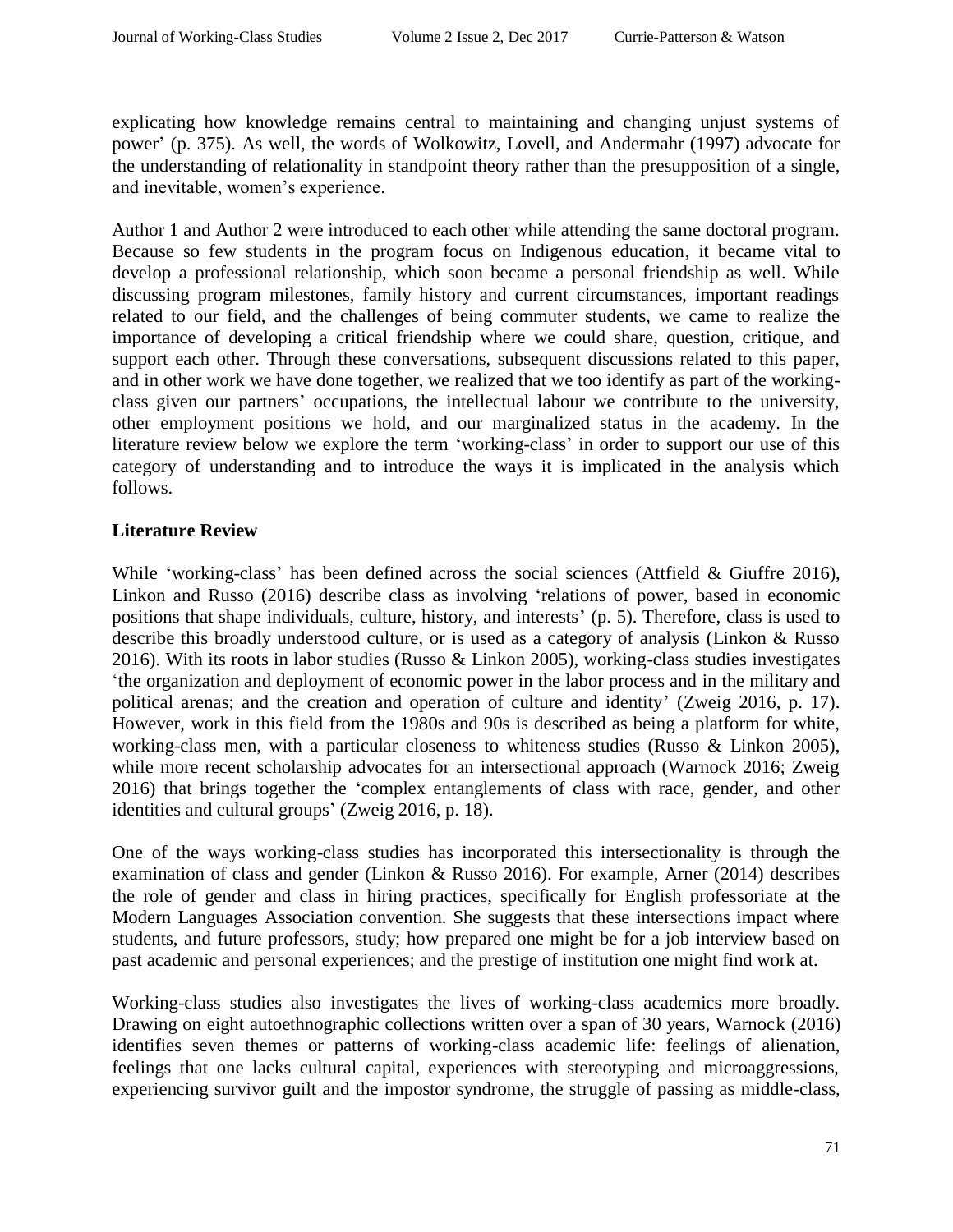accumulating high student debt, and misuse as adjunct labor. Also drawing on 'autobiographically-inflected literature' (Brook & Mitchell 2012, p. 588), Brook & Mitchell (2012), and Rennels (2014), identify that many working-class academics struggle to speak about their families or life in the university. With particular emphasis on her dedication to community as an Indigenous faculty member, Sellers (2014) identifies one's relationship with community, one's geographies, as something which is not supported by middle-class views of sacrifice, prestige, and success. She further identifies advantages for staying in one's community:

> For local working-class faculty, we have the strong advantage of living in our home communities and the strength of those roots to carry us through our lives and into old age—those are the roots we can count on regardless of our income (para. 10).

Brook and Mitchell (2012) similarly identify the ways in which working-class academics can use their positionality to support students of low socio-economic status. These professors understand the isolation and exclusion, the need to 'pass' as middle class, and the challenges associated with linguistic and institutional practices.

Like the marginalization experienced by some working-class academics, graduate student status is another site of intersection. While working-class academics are often stigmatized, graduate students in particular need to negotiate 'rising tuition costs, decreased assistance, and an increased pressure to perform a middle-class professorial role without the means to do so' (Rennels 2014, para. 62). Similar to Warnock's (2016) work, Jensen (2014) found survivor guilt to be one of the 'psychological difficulties' (para. 11) for working-class students based on her own experiences and information gleaned from other research.

Aligning with the use of autobiography and memoir as an important source of data for workingclass studies, and with clear interest in the lived experience and voices of working-class people (Russo & Linkon 2005), we also turn to the tool of auto-ethnography as a means to document and cultivate our critical friendship. Recognizing that our declaration as working-class intellectuals is 'self narration and self disclosure' (Busk & Goehring 2014, para. 2), we posit that critical friendship can be used to negotiate our working-class status in a 'white collar' environment.

## **Methodological Decision Making: The Value of Auto-ethnography**

Ellis, Adams and Bochner (2011) explain auto-ethnography as an approach to research and writing that seeks to describe and systematically analyze personal experience in order to understand cultural experience. Auto-ethnography as a method disrupts canonical research and presentation while embracing both political and conscious self-interrogative acts. In this way auto-ethnographic research operates from a position that acknowledges it is not only the content shared that matters: the process of accessing the content, the forms in which the content is produced, and the ways the content is shared, are also part of the autoethnographic process. Through narrative, co-constructed via various means such as relational dialogue, interactive interviews, or personal narratives using various lenses, auto-ethnography reflects the stories we choose to tell.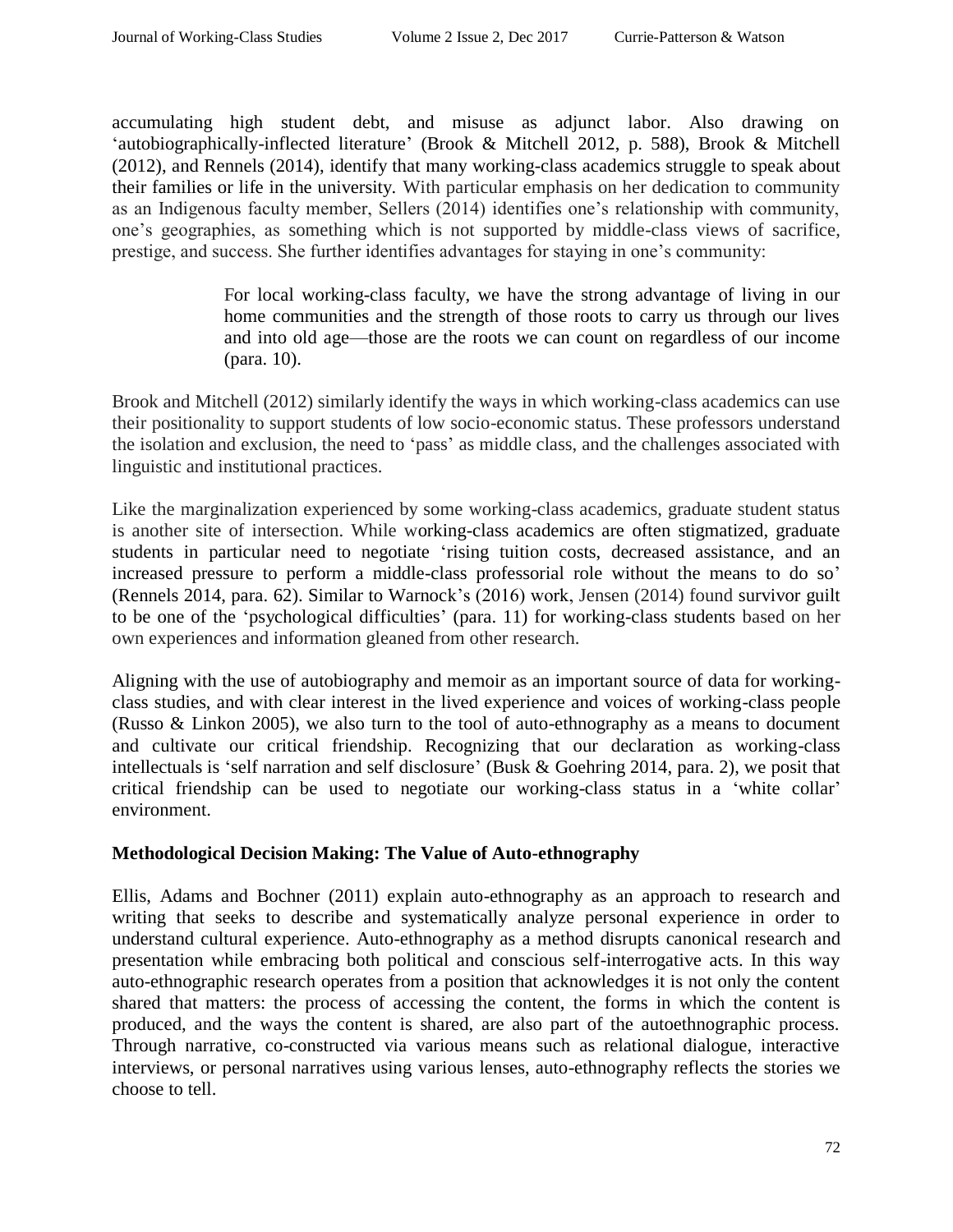In making the decision to pursue a cooperative auto-ethnographic research project on the development of our critical friendship, we work with the notion that language is both individual as well as an opportunity to build connections with others. We draw upon the work of M.J. Barrett (2005) who posits,

> the cultural narratives, or discourses to which we have access, make certain subject positions available, and others inaccessible. With each utterance or action, we take up particular subject positions within or in relation to discourses that are available. At the same time that we attempt to (re)position ourselves, we are positioned by others (pp. 84-85).

Situatedness, or positionality, places us in a context that makes and acknowledges meaning making. By this we mean that 'from a given subject position, only certain versions of the world make sense' (Davies 2000, cited in Barrett 2005, p. 84). Auto-ethnographic research, through the act of self-reflection, promotes the acknowledgement of a researcher's limitations accompanied by efforts to confront said limitations. In this way, auto-ethnographic research supports personal connection to one's work and reflexive research practices, particularly the exposing of personal biases and how they affect one's work. When working with personal experiences and human beings who are full of experiences and emotions, we find it incredibly difficult to leave out the psychological, spiritual, soulful, emotional, and loving parts. These parts make up the whole and are pieces of a larger, integral 'system' of who we are. The making up of these parts, how we view these essential parts, and how we piece these parts together are so crucial in understanding who we are. We pursue this auto-ethnographic and reflexive research in a way that focusses on the intersectionality and relationality of our experiences. In doing so, we acknowledge that our experiences, our 'standpoint(s)', do not represent the experiences of all women (Harding 2004). We hope, however, our reflections, words, and ideas may shed light on at least some of the systemic issues which contribute to academic poverty as well as offering a way to combat these issues through critical friendship.

Regardless of what is being studied, our biases impact what we study, how we study it (methods and analysis employed), how language is used to communicate results, where the work is published, and how the work is shared. Auto-ethnography confronts these biases openly as an essential methodological consideration or tool central to the process and relation of research. Thinking about the many hours put into this work reveals how this project was a much richer process than compiling works/data of others to 'prove' our story. Our work included the thinking; the recollection of memories; the decisions behind what stories to include; the decisions behind repeated editing and reframing; and the time tuning into the resonating voice within.

# **Methods**

A mixed methods, auto-ethnographic research approach was used for this collaborative project. In working through a system of combined methods we investigated how our own stories intersected and diverged (Marshall & Rossman 2011). We each individually crafted a multimodal narrative which included images, audio clips, music, and writing addressing our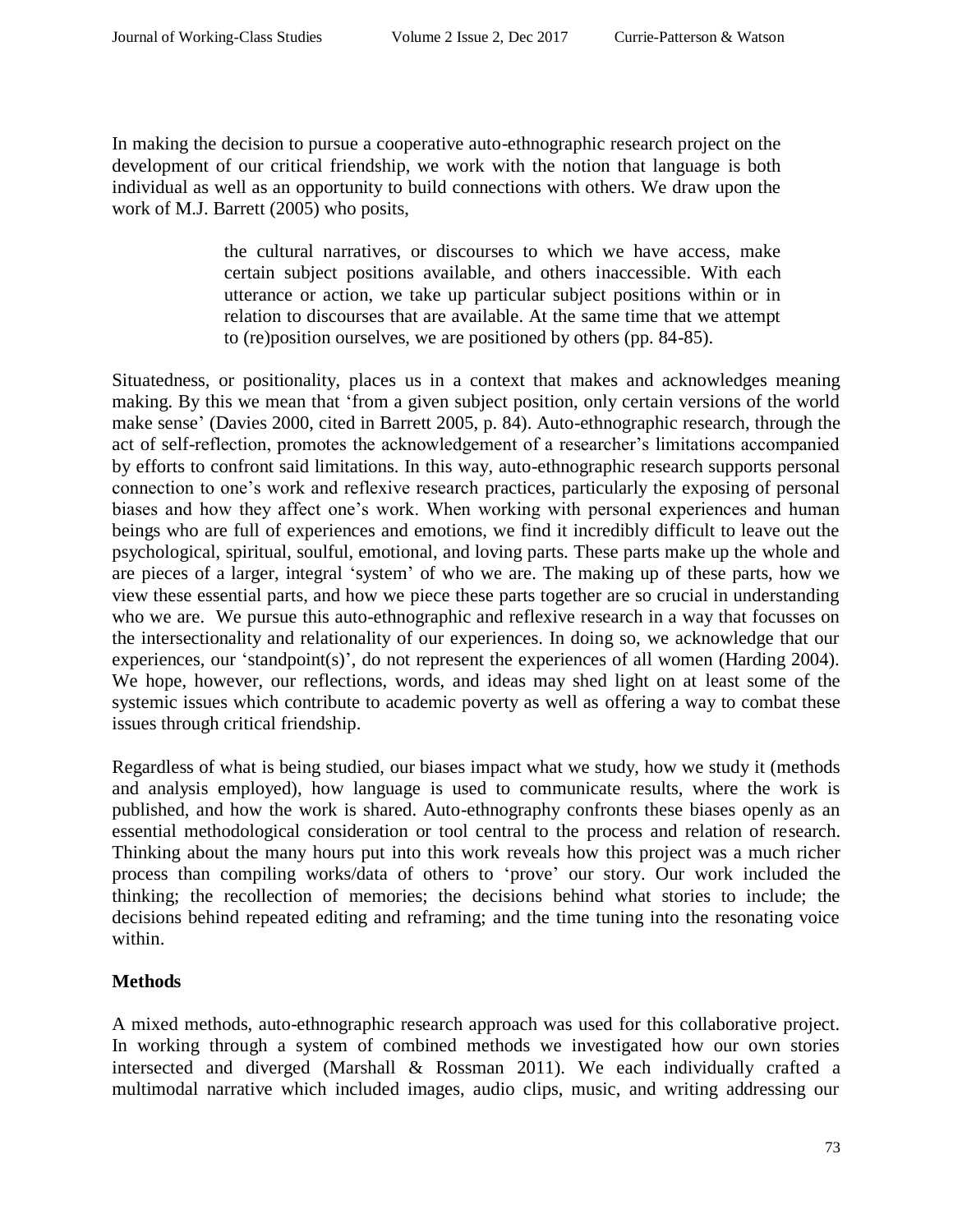experiences in the academy. We then shared our narratives, or our stories, with each other electronically, owing to the physical distance between us. Using a rubric guided by the themes from the call for papers of this special issue, we independently coded our own narrative to identify recurring themes. Following this, we came together to share our individual findings. After this conversation we took time to code each other's work and then reconvened to identify and analyze the commonalities and differences within our stories and experiences. Both conversations were recorded to aid in capturing nuances and crucial information in support of our findings. This process strengthened our critical friendship and support for one another as we moved through the writing process as working-class doctoral students.

#### **Findings and Discussion**

#### **(Mis)perceptions of competence**

*Author 1: I look at the stick, it is a very clear positive. We are now expecting our second child. I am thrilled, then almost immediately I am struck with a sense of fear. How will this be accepted by my supervisor, by the Faculty. The academy is not a place for working mothers, certainly grad school is not a welcoming environment…* 

*Author 2: Because of my family and their choices, I often feel like an outsider in the academic world … [I] feel as though I am an imposter in the world of thinking, researching, writing, and publishing. I ask myself: who would want to listen to what I have to say? My family consists of a bunch of degenerates. Often I wonder, do I belong?*

We have identified Warnock's (2016) patterns of experience for working-class academics, including stereotypes and microaggressions, alienation, and lack of cultural capital, as resulting in our (mis)perceptions of competence. Our perceptions of place in the academy manifest in the ways we position our research as settler women interested in Indigenous education. More related to the topic of this paper, the ways in which we express, or do not, our understandings of what it means to be working-class women in a university setting based on our choices, family background, et cetera are made based on the often high expectation that we will have negative encounters based on this identification.

Stereotypes and microaggressions, often encountered by working-class academics from colleagues and students (Warnock 2016), can contribute to one's perception of competence. For Author 1, deciding to have a child while completing her degree solicited hurtful looks, comments, and continued delegitimization of her needs:

> *When I returned to program activities more fully I realized how unwelcoming a place the Faculty and university is for moms. Nowhere to pump, nowhere to store milk … [and] nowhere to change baby when I, on rare occasion, need to bring them with me.*

These negative experiences related to motherhood in the academy challenged Author 1's sense of competence in the university and caused her to question if she would be able to complete her degree and how motherhood would impact her job search in the future.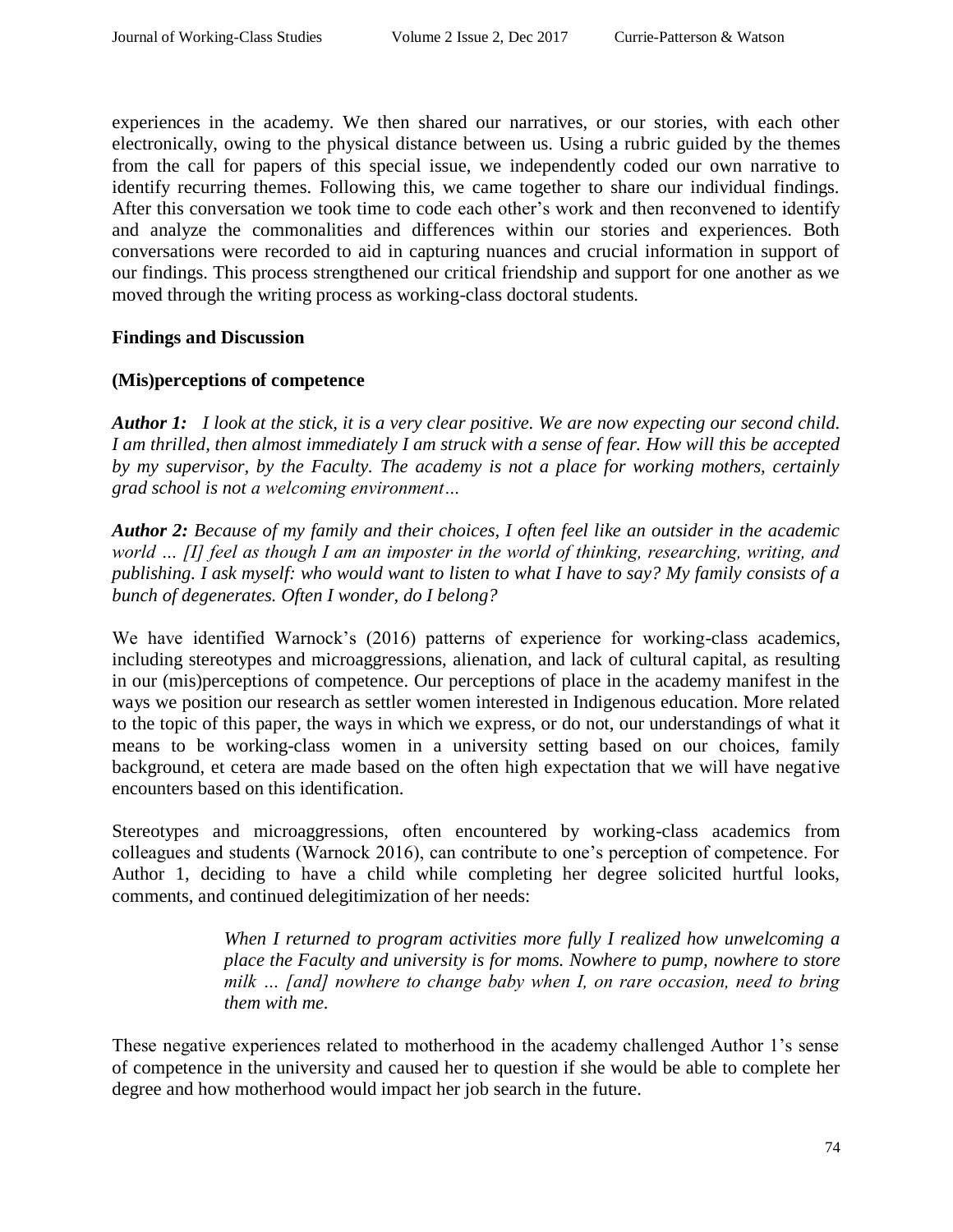For Author 2, a sense of having little cultural capital, and 'the signals this lack emits of difference – read by the middle-class as inferiority or lack of dubiously defined 'fit'– that lead to social, cultural, and professional exclusion' (Warnock 2016, p. 31), results in (mis)perceptions of competence. As a first-generation university student with family members occupying extremely marginalized social positions, Author 2 questions her status in the university: '*Often I wonder, do I belong?*' Author 2 also found *'pressure from … school via deadlines, progress reports, emails about my peers' proposal presentations, et cetera to get everything done'* while trying to support her younger brother, as a source of anxiety with regards to her perception of competence.

## **Negotiating the academy as women**

*Author 1: Now I struggle to find a balance between work and life, as many do. Our oldest is in part-time childcare - the cost of which takes up a significant portion of my PhD stipend. Our youngest is cared for by my family and friends who I rely on too much. I work at night, and on weekends, and while away at my in-laws trailer for a family weekend because my husband is available to* [*be with*] *the girls. As my first daughter gets older she commonly states that she too needs 'to work' and I wonder how my constant refrain of 'I have to work' and papers stacked high on our dining room table is impacting her.* 

*Author 2: While my partner and I try not to buy into stereotypical roles, it happens. I do the cleaning, organizing, administration, and cooking – which could make up a full-time job. Sometimes I feel as though my partner does not understand the time it takes to complete these tasks, plus the full-time job I have as a student and teacher.*

The theme of womanhood deeply permeated our narratives and relates to Warnock's (2016) findings of alienation, and stereotypes and microaggressions among working-class academics. In negotiating the academy as women we find that our lives and work are complicated by both physical and symbolic barriers. For Author 1 the physical barriers are intimately connected to the physiological repercussions of bearing children and being a nursing mother: '*please excuse me while I extract the milk from my breasts for my infant in this literal closet…'* The lack of suitable locations to pump breast milk has, and continues, to severely limit Author 1's ability to participate in campus life and community. In the rare cases she is able to secure a location to pump it often requires informing several people, and often those in positions of power and authority within the university, what she is doing - about an intimate part of her physical and emotional life. These experiences have prevented Author 1 from applying to several paid positions within the university, thus contributing to a sense of alienation in the university, her continued economic fragility, and likely impacting her capacity to secure an academic position in future.

This gendered experience has also manifested through symbolic barriers. One such example is that both Authors have experienced the misconception that our partners are somehow intellectually incompatible with us, owing to their jobs in trades which rely heavily on the exchange of physical labour for wages. This questioning of our partners and the relationships we have with them, by peers, colleagues, and at times university 'superiors' creates a symbolic barrier to our participation in the academy as we divest time from our research to defend our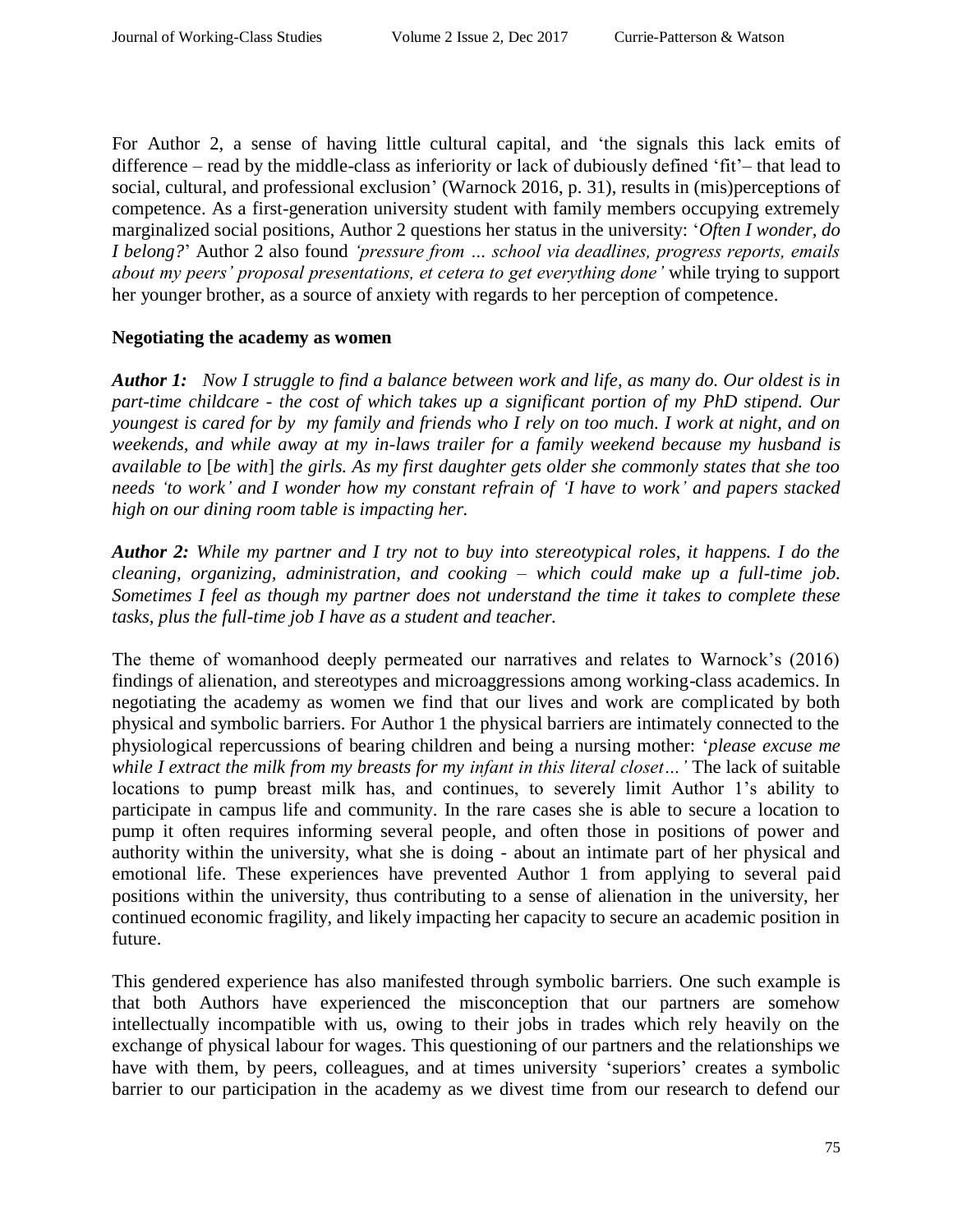lives and partners. Moreover, both authors have found that owing to the fact that we live and work primarily away from the university campus, the burden for home administrative tasks and cleaning have fallen to us. For Author 2 this has resulted in trying to overcome the difficulties of *'maintain[ing] a coherent work day in the same place where I live.'*

## **Money, debt, and tension**

*Author 1: I constantly wage a battle between the work I do for money and the work I do for my dissertation. Knowing that prioritizing work-for-money now will end up costing me more in the long run.*

*Author 2: I have applied for OSAP<sup>1</sup> at the three different institutions I have attended … [for my] nine years of post-secondary learning […]. I'm nervous for what the next nine years will look* like, that is, the period student loans are amortized over, given the state of hiring for full-time *faculty in the arts and humanities. I have had to make conscious choices to ensure that I will have some sort of stable employment after I am done with school, most notably that I have been hired to [a school board] as a supply teacher, but [I] will need to be careful that this new work does not encroach on the time I need to complete my doctorate.* 

Like Warnock's (2016) findings of growing student debt and increased use of adjunct labor in recent auto-ethnographic accounts from working-class academics, we too identify these as a theme in our narratives. Warnock (2016) suggests increased debt is a 'roadblock to mobility, one so large that some working-class academics question whether they will find financial stability or success in academia at all' (p. 36). For Author 2, this resulted in seeking out additional employment while completing her degree, while for Author 1, these questions bring into focus the ongoing problem of time: *'Time is a constant source of anxiety and overwhelming pressure for me. How can I find time to get my dissertation work done, to publish, to provide for my children, to work and make money to contribute to our household.'* The data clearly indicated that both authors are conscious of their financial situation and the impact this has on their progress in the doctoral program, family, motherhood, and future employment options.

# **Operationalizing Critical Friendship in the Academy**

 $\overline{a}$ 

**Author 1:** *I had never felt as alone as I did during my Masters. I was the only person in my cohort completing thesis work, original research, my supervisor would take whole semesters to return feedback<sup>2</sup> , and I felt woefully unprepared to be writing. …We had a MA Geography student lounge and it was in this space that I came to understand the power of friendship in academic work. Those in years above and below me came to have important places in my life as we came together to encourage, gripe, work, play, and reflect together. … All that I have talked about is caught up in a larger sense of being an imposter. …I remain lonely and feel this way* 

<sup>1</sup> The Ontario Student Assistance Program (OSAP) offers student loans for Ontario residents attending in-and-out-of province post-secondary learning institutions.

 $2$  I wish to make clear that this is in no way intended to be a personal attack on a supervisor who offered me much support and compassion during my program. Instead, I hope it provides insight into the lived consequences of a post-secondary education system which over-burdens its professoriate. I also wish to acknowledge that my MA supervisor was also attempting to negotiate the complexities of the academy and their own personal life.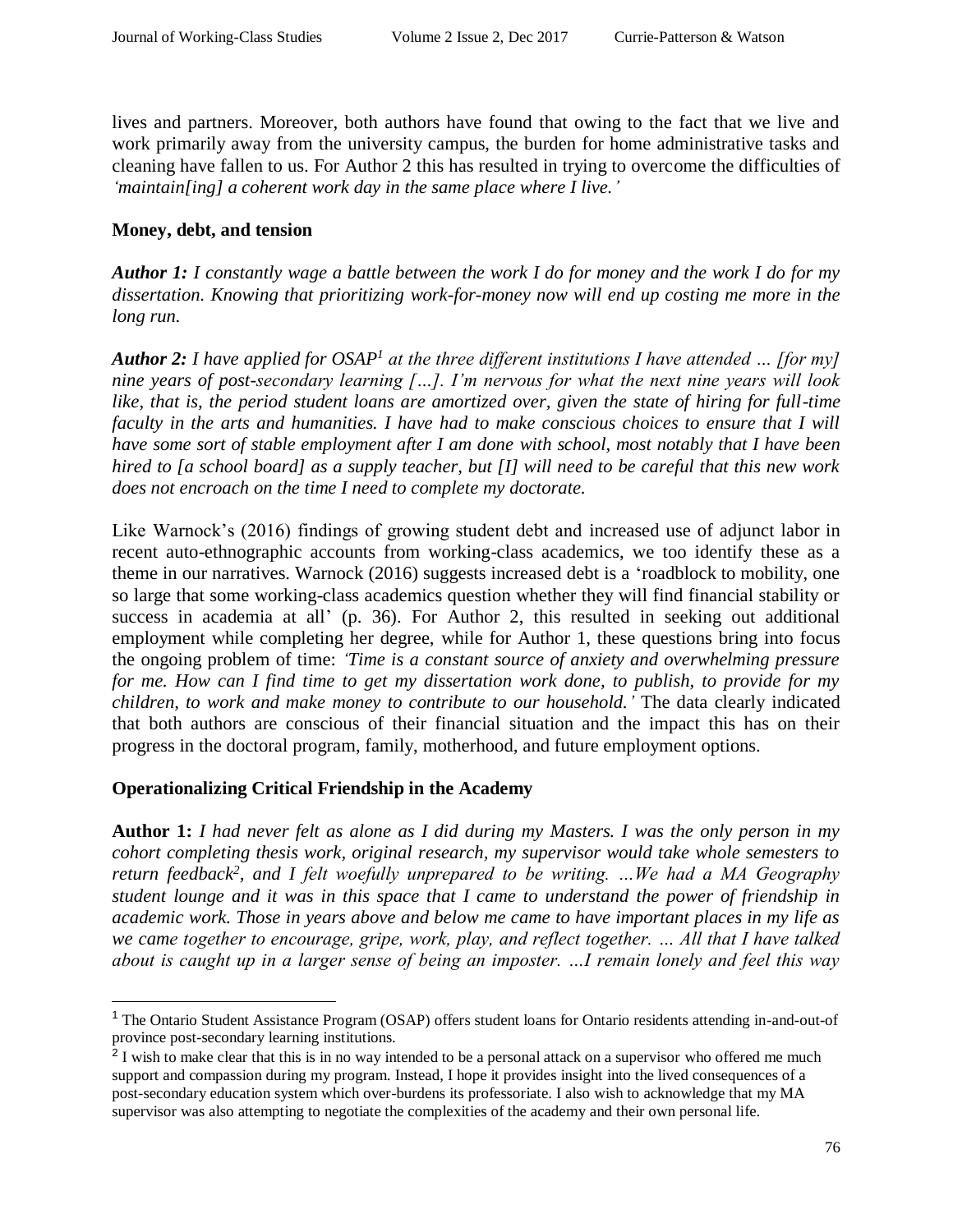*often, my husband and partner does not really know what I do on a daily basis (when it comes to my work). He, and my family do not understand the inner workings of the University so my complaints fall on well-intentioned but confused ears.*

**Author 2:** *While I have faced challenges as a female, commuter, mother-like big sister, first generation university student, I have found support through meeting and talking with other graduate students in formal and informal spaces. … Through discussions about our personal lives and academic pursuits, sometimes over a glass of wine or phone conversations paused by screaming babies, I have come to realize that I am not alone: other graduate students are facing personal and professional difficulties as they navigate the murky waters of life as a PhD student in the twenty-first century.*

The findings discussed above are representative of some of the ongoing challenges we face as we attempt to progress through a doctoral program in education. In many ways these themes of (mis)perceptions of competence, negotiating the academy as women, and money, debt and life tension are also intimately interconnected, indeed, co-constitutive of, a broader sense of isolation and being an imposter. As we came together to discuss the coding results of both our own work and one another's, it became evident that the more isolated we felt, the more like an imposter we felt. Relatedly, the more like an imposter we felt, the more we questioned our ability to progress through the doctoral requirements. In this way, critical friendship has operated as a life-buoy as we attempt to wade through the murky waters of academia. For both authors, the ability to converse with someone experiencing a similar sense of doubt, of fear, and of isolation has created opportunities to break the pattern of seclusion: to emerge from a sense of despair with a sense of hope that we do, in fact, know things and we can, in fact, do this.

In addition to the personal life-line this critical friendship has provided, it has also created real possibilities for professional and academic growth. The authors have spent many hours talking about our research, writing, and teaching. Through these discussions we have both come to be introduced to new concepts, new scholars, new resources, and ultimately new capacities to navigate the world of academia. Our critical friendship has prompted us to work outside of our comfort zone, to expand our understandings of education, and importantly to be critically reflexive of our positionality and its impact on our lives and work. By maintaining our critical friendship we have worked to improve our writing and presentation skills as well as our teaching. In many ways this critical friendship has also helped to keep us accountable to ourselves and our progression through the doctoral journey as we encourage one another to be productive but also, and perhaps more importantly, to take steps to care for our physical and mental health.

## **Conclusion**

We wish to conclude this article by looking both backwards and forwards. When we look back on the feelings of loneliness, worry, and fear present throughout our graduate studies we understand that these feelings contributed greatly to the feeling of being an imposter, of not being good enough. We reflect on the ways multiple aspects of our positionality have come to intersect in a way which has positioned us, in some ways, at the margins of university life. We are reminded that this intersection of womanhood, commuter status, research interest, political beliefs, and more brought us together in what we now deem to be a crucial component of our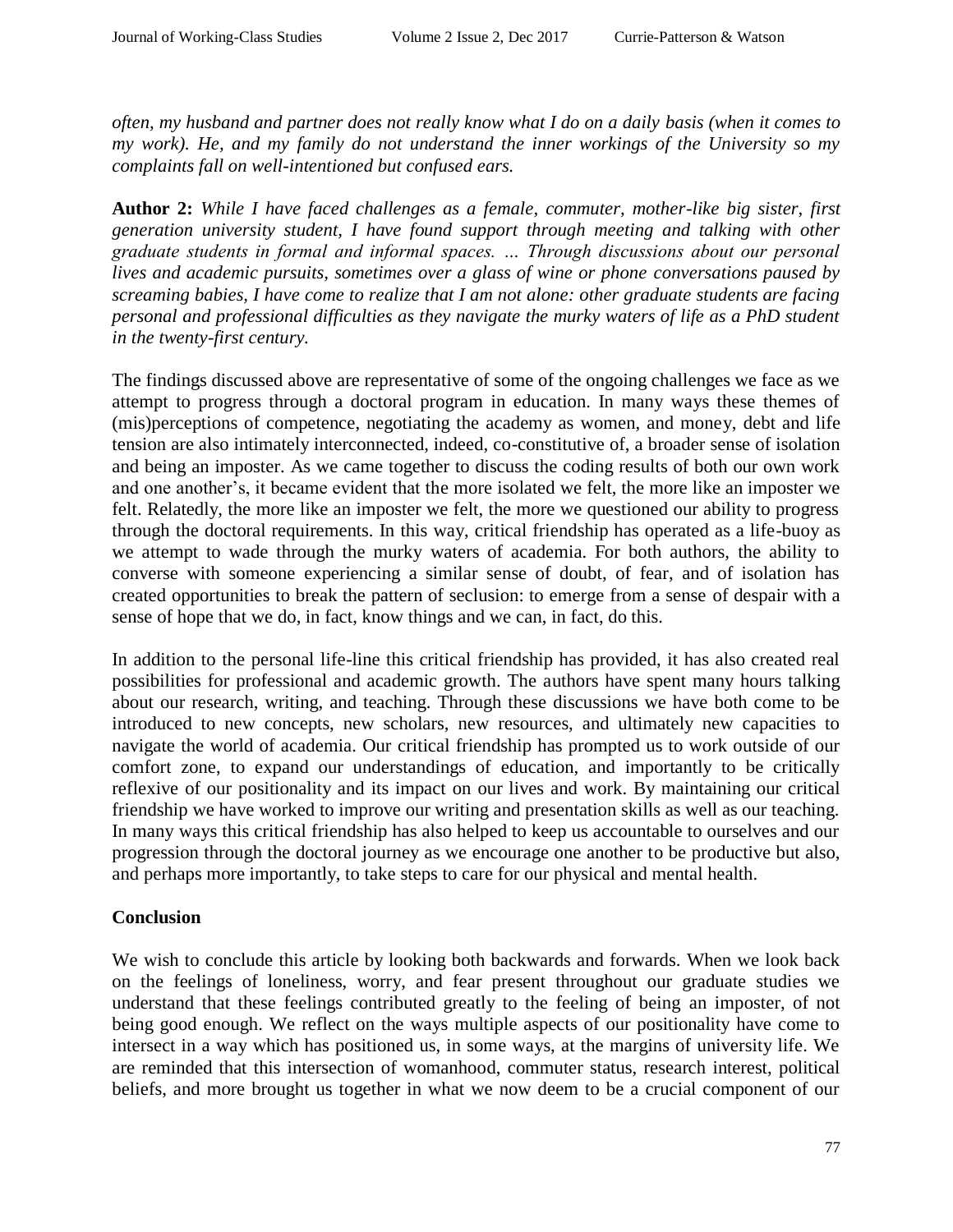professional and personal lives: critical friendship. As we look forward we would like to position critical friendship as a critical component of the lives and work of working-class academics.

Central to our advocacy for the value of critical friendship is the ability of such a relationship to provide concrete, realized support, or to draw on Richmond and Smith's (2012) work, functional support. By this we mean that critical friendship must be structured and maintained in a way that operationalizes the relationship through tangible actions rather than merely the potential for support. The critical friendship, then, must be active; it must be a part of one's professional identity. Importantly, the critical friendship must be called on in times of both strife and joy. Thus, the relationship must be carefully and purposefully cultivated through ongoing communication and the creation of consistent opportunities for professional growth alongside personal support.

Though the authors of this article share similar ontological beliefs, epistemological positioning, and research interests we wish to make clear that the value of critical friendship can, and perhaps should, cross disciplinary lines and university status. We both maintain critical friendships outside of the ones discussed here, with individuals from a variety of disciplines, including the 'hard' sciences and humanities, as well as with professionals, including teachers, who work outside of the academy but who are closely connected to our own work. In all cases the value of critical friendship lies in its ability to act as a protective measure through the provision of functional support. These critical friendships are integral to our emotional, social, academic, and professional well-being. Having experienced first-hand the value of critical friendship, we call upon university faculty members and administration to both promote and support the development of such relationships, particularly for academics, working-class and otherwise, who are at vulnerable times and places in their academic careers. Looking forward, we also encourage continued research into the efficacy of critical friendship for professional development and personal well-being in the academy.

Lastly, there is, in our minds, a requirement that the foundational characteristic of the critical friendship is accountability: accountability to one another through the expectation of reliable, functional support, and the expectation that our professional knowledges, skills, and experiences will be broadened through careful and considerate critique. Moreover, there is accountability to ourselves: an understanding that the critical friendship will help support professional development and personal well-being in order to support the ultimate goal of carrying out meaningful work within the academy. The critical friendship, understood this way, is not a place to wallow one's self into academic paralysis but instead a place to find a way through the difficulties of academic work and our precarious positions as working-class academics.

## **Author Bios**

**Natalie Currie-Patterson** is a Doctoral Candidate in Critical Policy, Equity and Leadership Studies at the Faculty of Education, Western University, London, Ontario. Her doctoral work is aimed at understanding the relationship between teacher practice and enactment of Ontario's Indigenous Education Policy in order to gauge the impact of the policy as well as to consider the relationship between policy and teachers' professional knowledge. Her other interests lie in the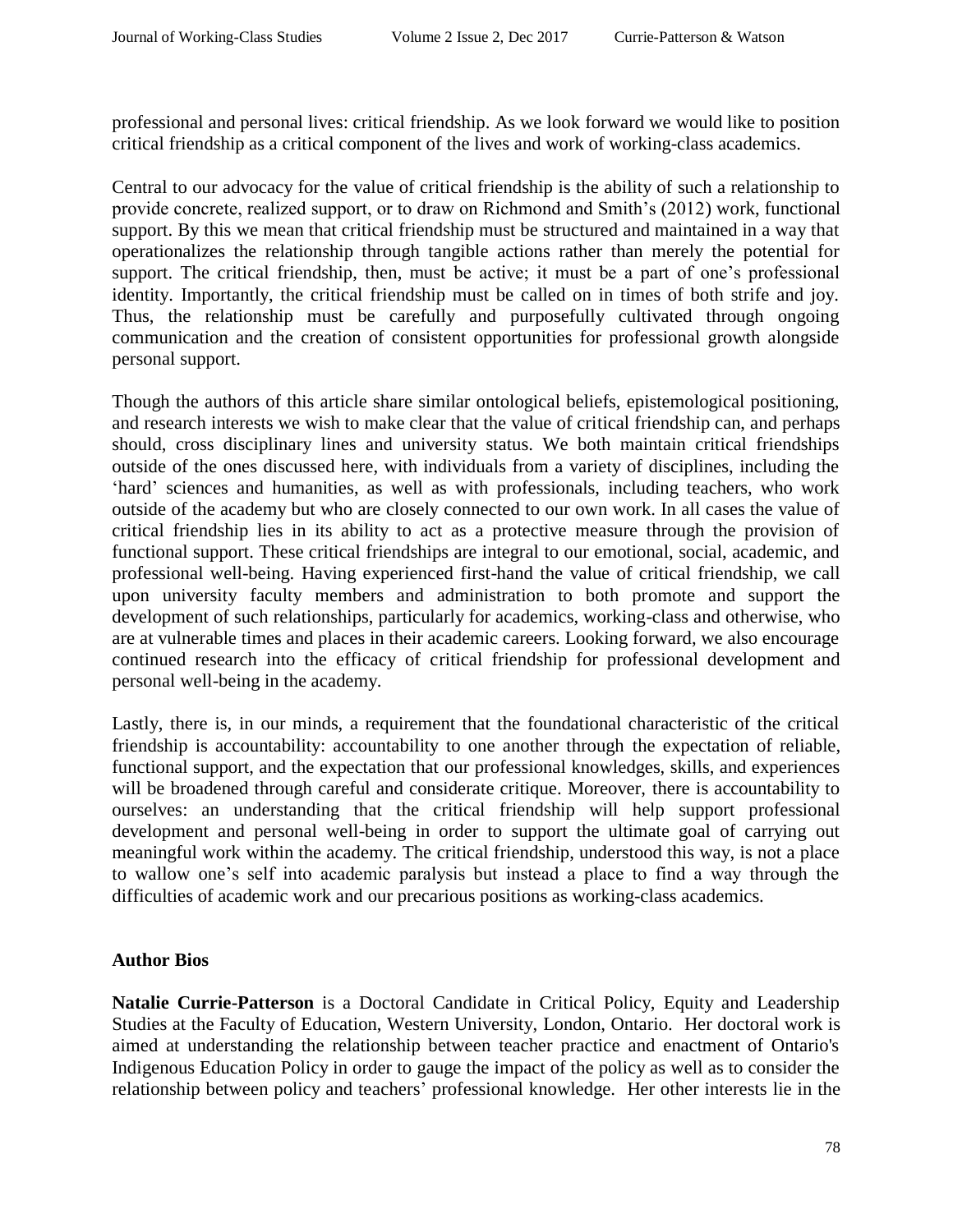area of pre-service education, anti-oppressive pedagogies, moves toward reconciliation through and with education, decolonizing education, and critical pedagogy.

**Kaitlyn Watson** was born and raised in Ontario, Canada, and is currently a doctoral student in the Faculty of Education at Western University. Her research is concerned with reconciliation efforts among Indigenous and non-Indigenous peoples, specifically in the context of an event inspired by the Truth and Reconciliation Commission of Canada. In addition to her research on reconciliation, Kaitlyn is interested in Indigenous education, anti-oppressive pedagogies, the role of education policy on practice, and social justice initiatives more broadly.

# **Bibliography**

Achinstein, B. & Meyer, T. (1997): 'The Uneasy Marriage between Friendship and Critique: Dilemmas for Fostering Critical Friendship in a Novice Teacher Learning Community', *Annual Meeting of the American Educational Research Association*, Chicago, IL, pp. 1-21.

Arner, L. (2014): 'Working-class Women at the MLA Interview', in Siegel, C. (ed.), *Rhizomes 27: Working-class Academics: Theories, Mythologies, Realities,* accessed 19 July 2017[,](http://www.rhizomes.net/issue27/arner.html) [http://www.rhizomes.net/issue27/arner.html.](http://www.rhizomes.net/issue27/arner.html)

Attfield, S. & Giuffre, L. (2016), 'Editorial: Welcome to the Journal of Working-Class Studies', *Journal of Working-Class Studies*, vol. 1, no. 1, pp. 1-3.

Bambino, D. (2002): 'Critical friends', *Educational Leadership*, vol. 59, no. 6, pp. 25–28.

Barrett, M.J. (2005): 'Sense of Feminist Poststructuralism in Environmental Research and Practice', *Canadian Journal of Environmental Education*, vol. 10, pp. 79-93.

Baskerville, D. & Goldblatt, H. (2009): 'Learning to be a Critical Friend: From Professional Indifference through Challenge to Unguarded Conversations', *Cambridge Journal of Education*, vol. 39, no. 2, pp. 205- 221.

Brook, H. & Mitchell, D. (2012): 'Learners, Learning, Learned: Class, Higher Education, and Autobiographical Essays from Working-class Academics', *Journal of Higher Education Policy and Management*, vol. 34, no. 6, pp. 587–599.

Busk, L. & Goehring, B. (2014): 'What Is a Working-Class Intellectual?', in Siegel, C. (ed.), *Rhizomes 27: Working-class Academics: Theories, Mythologies, Realities,* accessed 19 July, 2017[,](http://www.rhizomes.net/issue27/busk.html) [http://www.rhizomes.net/issue27/busk.html.](http://www.rhizomes.net/issue27/busk.html)

Canadian Centre for Policy Alternatives (2017): 'The Case for Renewal in Post-secondary Education', viewed 30 June 2017[,](https://www.policyalternatives.ca/publications/reports/case-renewal-post-secondary-education) [https://www.policyalternatives.ca/publications/reports/case](https://www.policyalternatives.ca/publications/reports/case-renewal-post-secondary-education%3E.)[renewal-post-secondary-education.](https://www.policyalternatives.ca/publications/reports/case-renewal-post-secondary-education%3E.)

Canada Conference Board (2014): 'Provincial and Territorial Ranking, PhD Graduates', accessed 30 June, 2017[,](http://www.conferenceboard.ca/hcp/provincial/education/phd.aspx) [http://www.conferenceboard.ca/hcp/provincial/education/phd.aspx.](http://www.conferenceboard.ca/hcp/provincial/education/phd.aspx%3E.)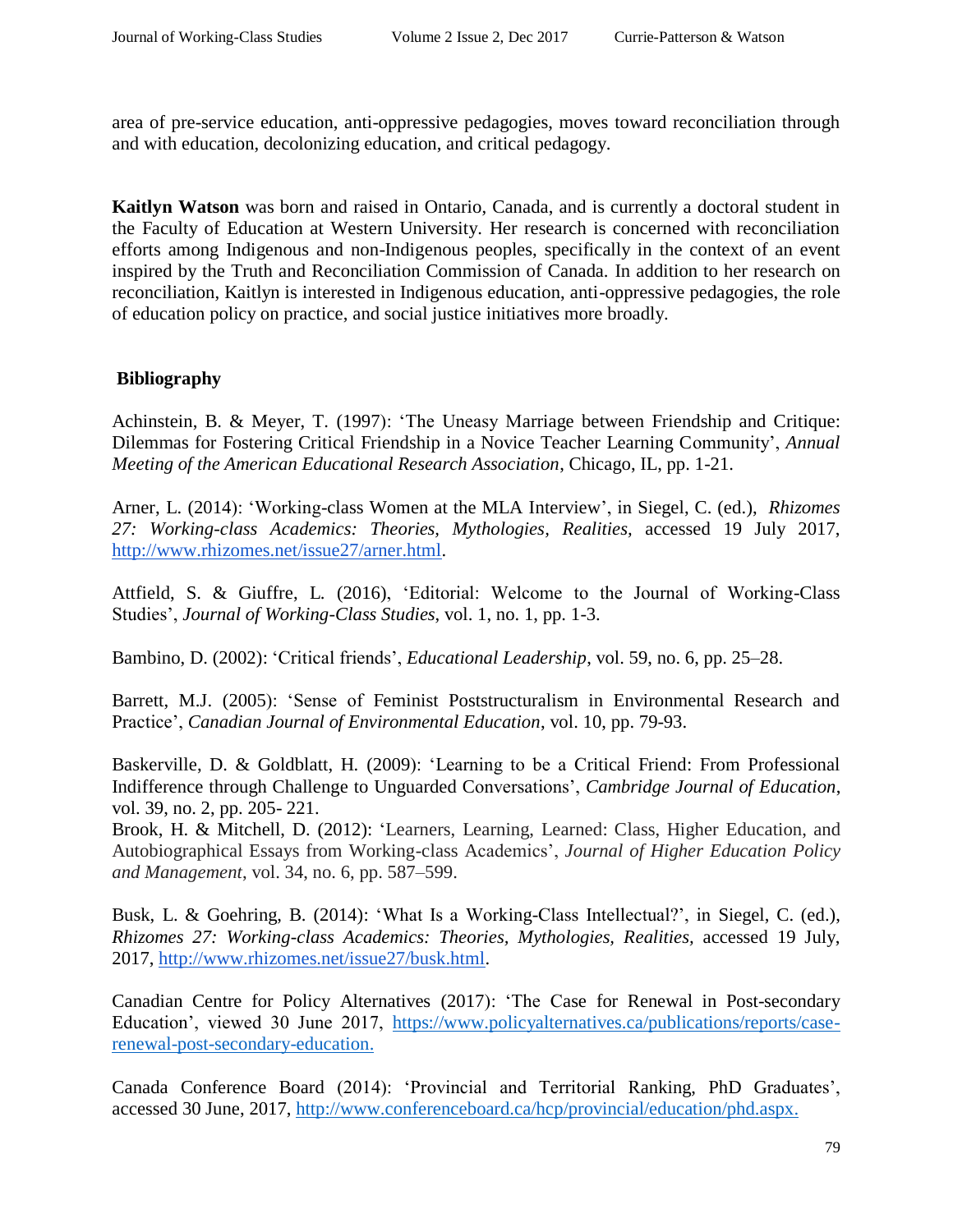Canadian Federation of Students, Ontario (2016): 'Supporting Graduate Student Mental Health', accessed 1 July, 2017,

[http://cfsontario.ca/wp-content/uploads/2017/07/Factsheet-GraduateMentalHealth.pdf.](http://cfsontario.ca/wp-content/uploads/2017/07/Factsheet-GraduateMentalHealth.pdf%3E.)

Cobb, S. (1976): 'Social Support as a Moderator of Life Stress', *Psychosomatic Medicine*, vol. 38, no. 5, pp. 300-314.

Cohen, S. & Smye, S. L. (1985): *Social Support and Health,* Academic Press, San Diego.

Collins, P.H. (1997): 'Comment on Hekman's 'Truth and Method: Feminist Standpoint Theory Revisited': Where's the Power?', *Signs: Journal of Women in Culture and Society*, vol. 22, no. 2, pp.375-381.

Costa, A. & Kallick, B. (1993): 'Through the Lens of a Critical Friend', *Educational Leadership*, vol. 51, pp.49-51.

Davies, B. (2000): 'Eclipsing the Constitutive Power of Discourse: The Writing of Janette Turner Hospital', in St. Pierre, E. & Pillow, W. (eds.), *Working the Ruins: Feminist Poststructural Theory and Methods in Education*, Routledge, New York, pp. 179-198.

Ellis, C., Adams, T. & Bochner, A. (2011): 'Autoethnography: An Overview', *Forum Qualitative Sozialforschung/Forum: Qualitative Social Research*, vol. 12, no. 1, accessed 30 June, 2017, [http://www.qualitative-research.net/index.php/fqs/article/view/1589/3095.](http://www.qualitative-research.net/index.php/fqs/article/view/1589/3095)

Epp, R. (2008): *We are all Treaty people: Prairie Essays*, The University of Alberta Press, Edmonton, AB.

Gillbourn, D. (2012): 'The White Working Class, Racism, and Respectability: Victims, Degenerates and Interest-convergence', in Bhopal, K. & Preston, J. (eds.), *Intersectionality and 'Race' in Education*, Routledge, New York, pp. 29-56.

Harding, S.G. (ed.) 2004, *The feminist standpoint theory reader: Intellectual and political controversies*. Psychology Press, New York.

Hedges, H. (2010): 'Blurring the Boundaries: Connecting Research, Practice and Professional Learning', *Cambridge Journal of Education*, vol. 40, no. 3, pp. 299-314.

Hill, G.W. (2002): *Critical Friendship*, Mottram D'Hill & Associates, Brisbane.

Jacobs, J. M. (1996): *Edge of Empire: Postcolonialism and the City,* Routledge, New York.

Jensen, B. (2014): 'Dreams and Nightmares: Survivor Guilt in Working Class Crossovers', in Siegel, C. (ed.), *Rhizomes 27: Working-class academics: Theories, Mythologies, Realities,*  accessed 19 July, 2017, [http://www.rhizomes.net/issue27/jensen.html.](http://www.rhizomes.net/issue27/jensen.html)